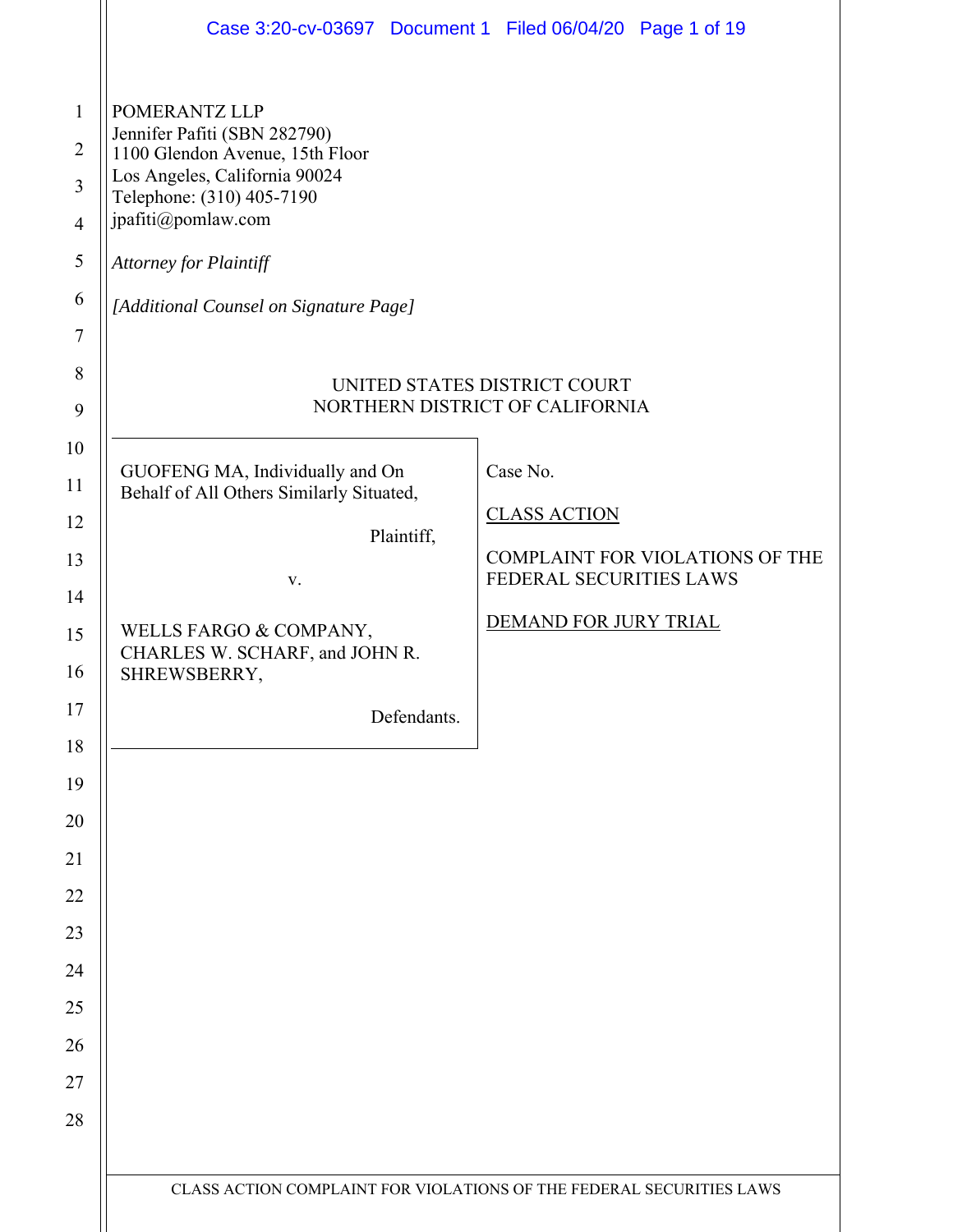Plaintiff Guofeng Ma ("Plaintiff"), individually and on behalf of all other persons similarly situated, by Plaintiff's undersigned attorneys, for Plaintiff's complaint against Defendants, alleges the following based upon personal knowledge as to Plaintiff and Plaintiff's own acts, and information and belief as to all other matters, based upon, *inter alia*, the investigation conducted by and through Plaintiff's attorneys, which included, among other things, a review of the Defendants' public documents, conference calls and announcements made by Defendants, United States ("U.S.") Securities and Exchange Commission ("SEC") filings, wire and press releases published by and regarding Wells Fargo & Company ("Wells Fargo" or the "Company"), analysts' reports and advisories about the Company, and information readily obtainable on the Internet. Plaintiff believes that substantial evidentiary support will exist for the allegations set forth herein after a reasonable opportunity for discovery.

# **NATURE OF THE ACTION**

1. This is a federal securities class action on behalf of a class consisting of all persons other than Defendants who purchased or otherwise acquired Wells Fargo securities between April 5, 2020 and May 5, 2020, both dates inclusive (the "Class Period"), seeking to recover damages caused by Defendants' violations of the federal securities laws and to pursue remedies under Sections 10(b) and 20(a) of the Securities Exchange Act of 1934 (the "Exchange Act") and Rule 10b-5 promulgated thereunder, against the Company and certain of its top officials.

2. Wells Fargo is a diversified financial services company that provides banking, investment, mortgage, and consumer and commercial finance products and services to individuals, businesses, and institutions in the U.S. and internationally.

3. On April 5, 2020, Wells Fargo announced that it had received strong interest in the Paycheck Protection Program ("PPP"), a program under the Coronavirus Aid, Relief, and

1

2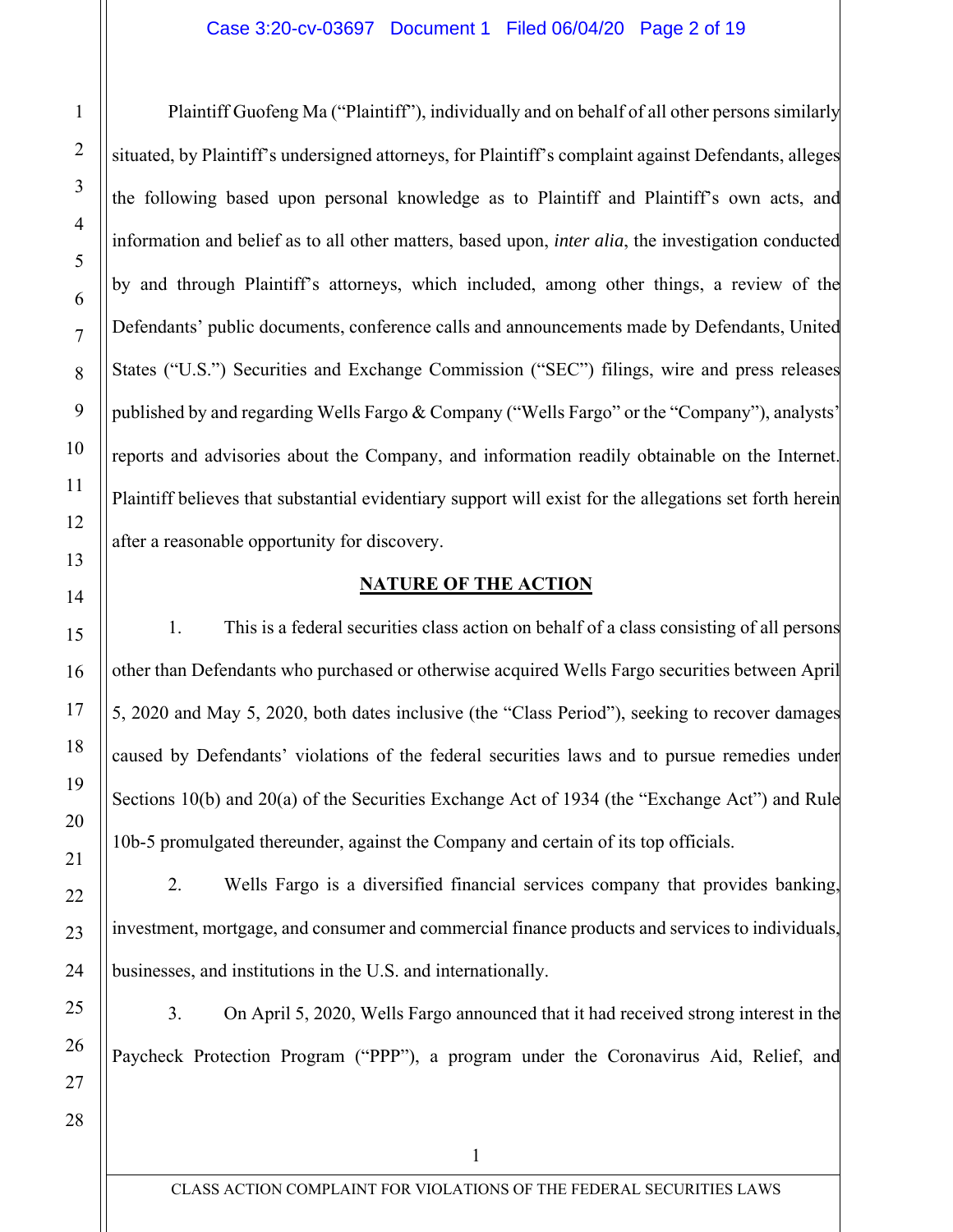Economic Security Act (the "CARES Act"), and was targeting to distribute a total of \$10 billion to small business customers under the requirements of the PPP.

4. On April 8, 2020, the Federal Reserve announced that it would allow Wells Fargo to exceed the asset cap that it had imposed on Wells Fargo in 2018 after revelations that the Company had opened millions of accounts in customers' names without their permission, a change which would allow Wells Fargo to make additional small business loans as part of the PPP.

5. That same day, Wells Fargo issued a press release stating, in relevant part, that, "beginning immediately, in response to the actions by the Federal Reserve, [Wells Fargo] will expand its participation in the [PPP] and offer loans to a broader set of its small business and nonprofit customers subject to the terms of the program."

6. Throughout the Class Period, Defendants made materially false and misleading statements regarding the Company's business, operational and compliance policies. Specifically, Defendants made false and/or misleading statements and/or failed to disclose that: (i) Wells Fargo planned to, and did, improperly allocate government-backed loans under the PPP, and/or had inadequate controls in place to prevent such misallocation; (ii) the foregoing foreseeably increased the Company's litigation risk with respect to PPP allocation, as well as increased regulatory scrutiny and/or potential enforcement actions; and (iii) as a result, the Company's public statements were materially false and misleading at all relevant times.

7. On April 19, 2020, after at least one lawsuit was filed against the Company, reports emerged that Wells Fargo may have unfairly allocated government-backed loans under the PPP. For example, *USA Today* reported that "[t]he lawsuit filed on behalf of small business owners on Sunday alleges that Wells Fargo unfairly prioritized businesses seeking large loan amounts, while the government's small business agency has said that PPP loan applications would be processed on a first-come, first-served basis." According to the lawsuit, "[t]he move by Wells Fargo meant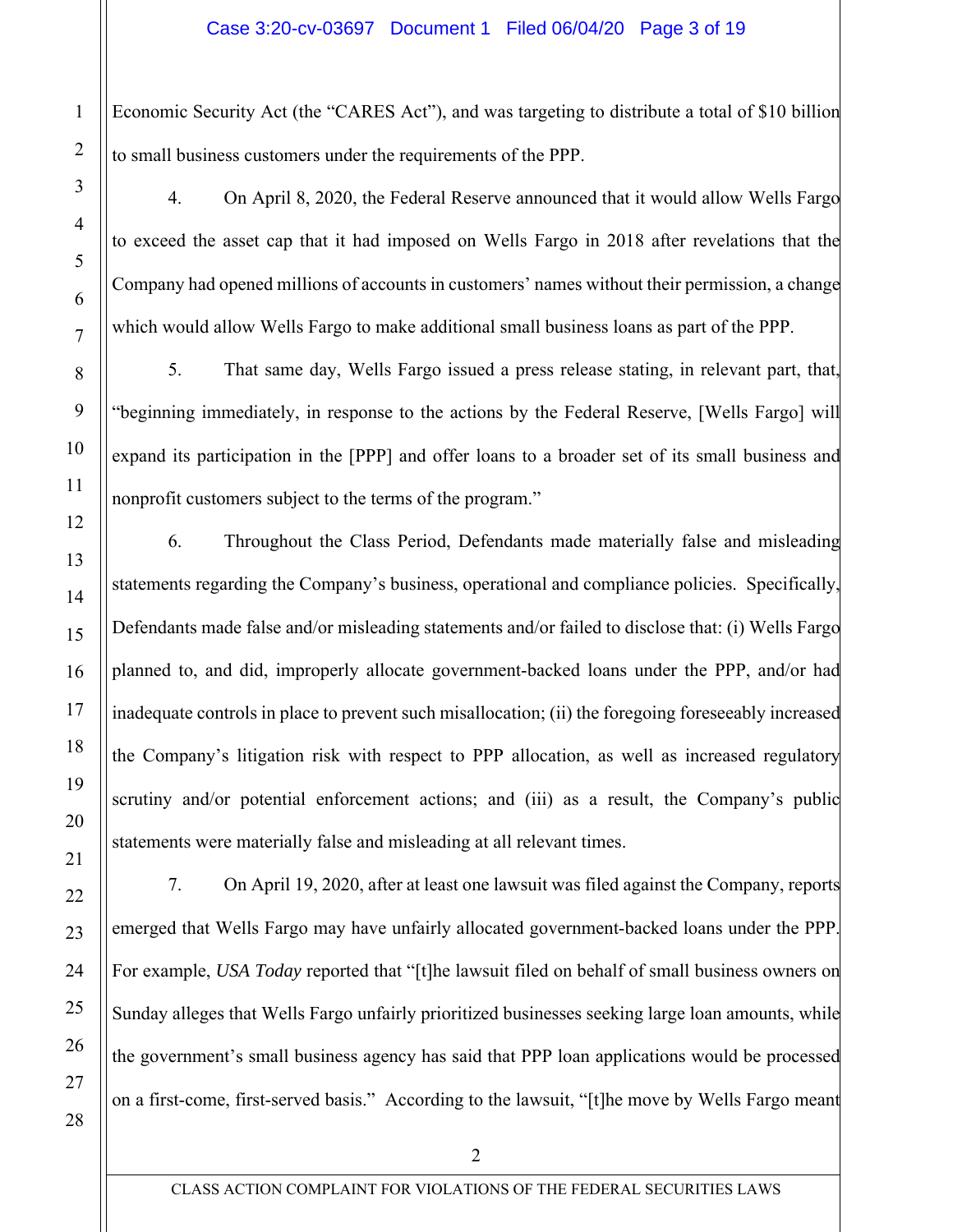### Case 3:20-cv-03697 Document 1 Filed 06/04/20 Page 4 of 19

that the bank would receive millions more dollars in processing fees," and, "[m]aking matters worse, Wells Fargo concealed from the public that it was reshuffling the PPP applications it received and prioritizing the applications that would make the bank the most money."

8. Following this news, Wells Fargo's stock price fell more than 5% over two trading days to close at \$26.84 per share on April 21, 2020.

9. Finally, on May 5, 2020, Wells Fargo filed a quarterly report on Form 10-Q with the SEC, disclosing, in addition to multiple PPP-related lawsuits initiated against the Company, that Wells Fargo had "received formal and informal inquiries from federal and state governmental agencies regarding its offering of PPP loans."

10. Following this news, Wells Fargo's stock price fell by more than 6% over two trading days from its closing price on May 4, 2020, closing at \$25.61 per share on May 6, 2020.

11. As a result of Defendants' wrongful acts and omissions, and the precipitous decline in the market value of the Company's securities, Plaintiff and other Class members have suffered significant losses and damages.

## **JURISDICTION AND VENUE**

12. The claims asserted herein arise under and pursuant to Sections 10(b) and 20(a) of the Exchange Act (15 U.S.C. §§ 78j(b) and 78t(a)) and Rule 10b-5 promulgated thereunder by the SEC (17 C.F.R. § 240.10b-5).

13. This Court has jurisdiction over the subject matter of this action pursuant to 28 U.S.C. § 1331 and Section 27 of the Exchange Act.

14. Venue is proper in this Judicial District pursuant to Section 27 of the Exchange Act (15 U.S.C. § 78aa) and 28 U.S.C. § 1391(b). Wells Fargo is headquartered in this Judicial District, Defendants conduct business in this Judicial District, and a significant portion of Defendants' activities took place within this Judicial District.

1

2

3

4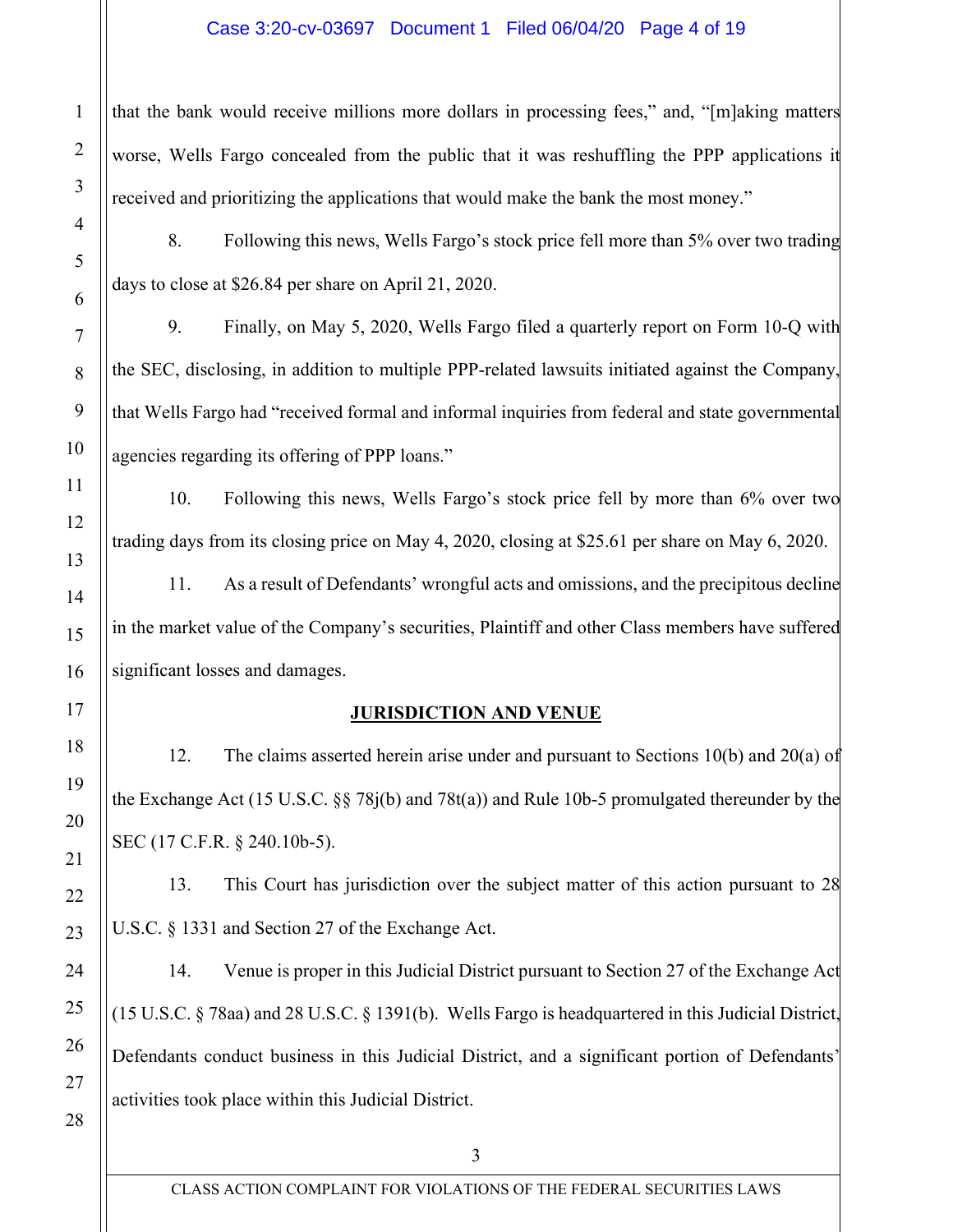15. In connection with the acts alleged in this complaint, Defendants, directly or indirectly, used the means and instrumentalities of interstate commerce, including, but not limited to, the mails, interstate telephone communications, and the facilities of the national securities markets.

### **PARTIES**

16. Plaintiff, as set forth in the attached Certification, acquired Wells Fargo securities at artificially inflated prices during the Class Period and was damaged upon the revelation of the alleged corrective disclosures.

17. Defendant Wells Fargo is a Delaware corporation with principal executive offices located at 420 Montgomery Street, San Francisco, California 94104. Wells Fargo common stock trades in an efficient market on the New York Stock Exchange ("NYSE") under the ticker symbol "WFC."

18. Defendant Charles W. Scharf ("Scharf") has served as Wells Fargo's Chief Executive Officer at all relevant times.

19. Defendant John R. Shrewsberry ("Shrewsberry") has served as Wells Fargo's Chief Financial Officer at all relevant times.

20. Defendants Scharf and Shrewsberry are sometimes referred to herein as the "Individual Defendants."

21. The Individual Defendants possessed the power and authority to control the contents of Wells Fargo's SEC filings, press releases, and other market communications. The Individual Defendants were provided with copies of Wells Fargo's SEC filings and press releases alleged herein to be misleading prior to or shortly after their issuance and had the ability and opportunity to prevent their issuance or to cause them to be corrected. Because of their positions with Wells Fargo, and their access to material information available to them but not to the public,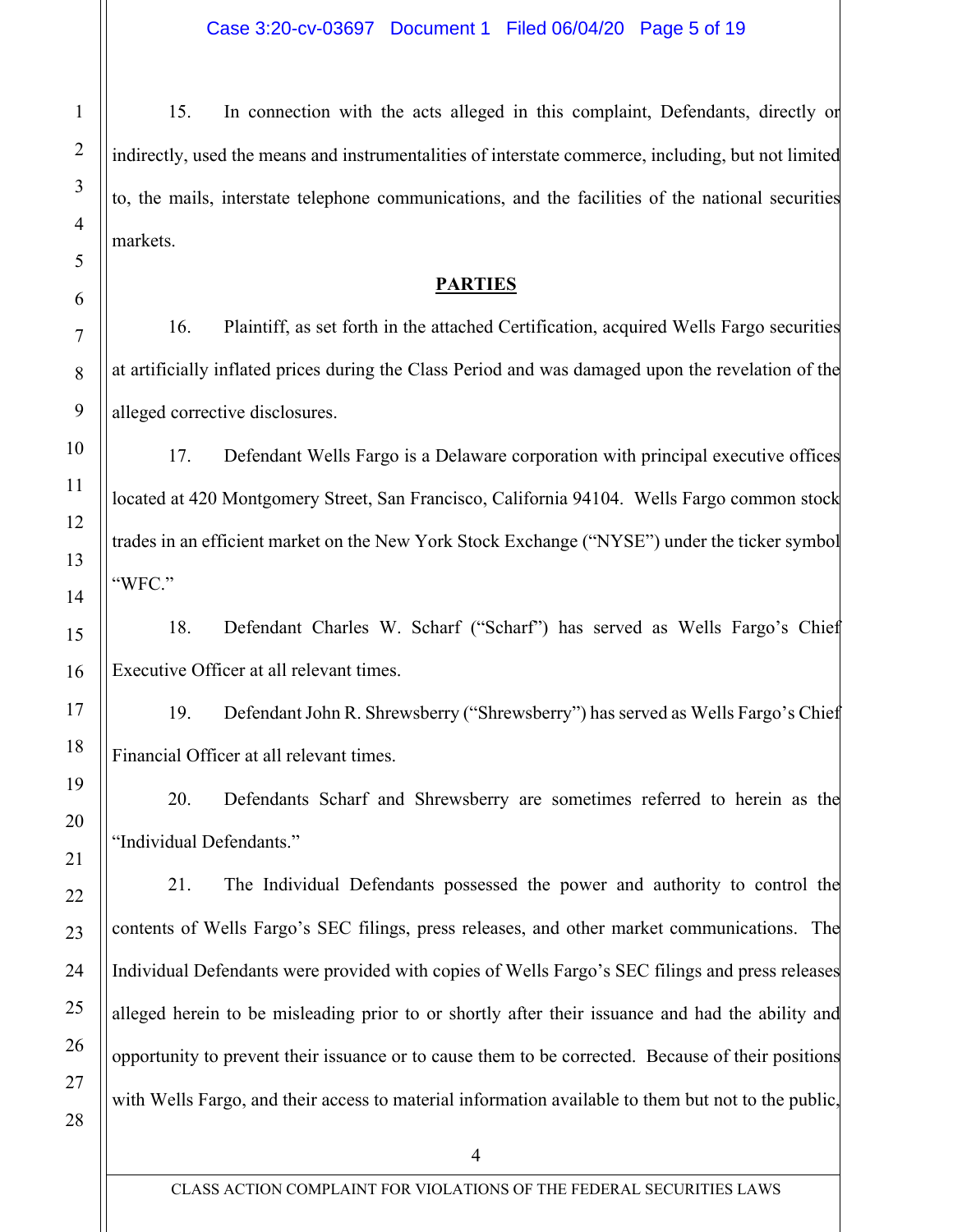the Individual Defendants knew that the adverse facts specified herein had not been disclosed to and were being concealed from the public, and that the positive representations being made were then materially false and misleading. The Individual Defendants are liable for the false statements and omissions pleaded herein.

22. Wells Fargo and the Individual Defendants are sometimes collectively referred to herein as "Defendants."

# **SUBSTANTIVE ALLEGATIONS**

### **Background**

23. Wells Fargo is a diversified financial services company that provides banking, investment, mortgage, and consumer and commercial finance products and services to individuals, businesses, and institutions in the U.S. and internationally.

24. Following the onset of the COVID-19 pandemic, the U.S. federal government passed the CARES Act, which, among other things, set forth the PPP in an effort to aid small businesses during the economic downturn that resulted from the pandemic. Funded by the U.S. Small Business Administration ("SBA"), the PPP authorizes up to \$349 billion in forgivable loans to small businesses to pay their employees during the COVID-19 crisis. All businesses—including nonprofits, veterans organizations, Tribal business concerns, sole proprietorships, self-employed individuals, and independent contractors—with 500 or fewer employees are eligible to apply for PPP loans.

# **Materially False and Misleading Statements Issued During the Class Period**

25. The Class Period begins on April 5, 2020, when Wells Fargo issued a press release entitled "Wells Fargo Receives Strong Interest in the Paycheck Protection Program (PPP)" (the "April 5, 2020 Press Release"). At the top of that press release, Wells Fargo highlighted the following three points: (i) "Intake from customers indicates Wells Fargo has reached its capacity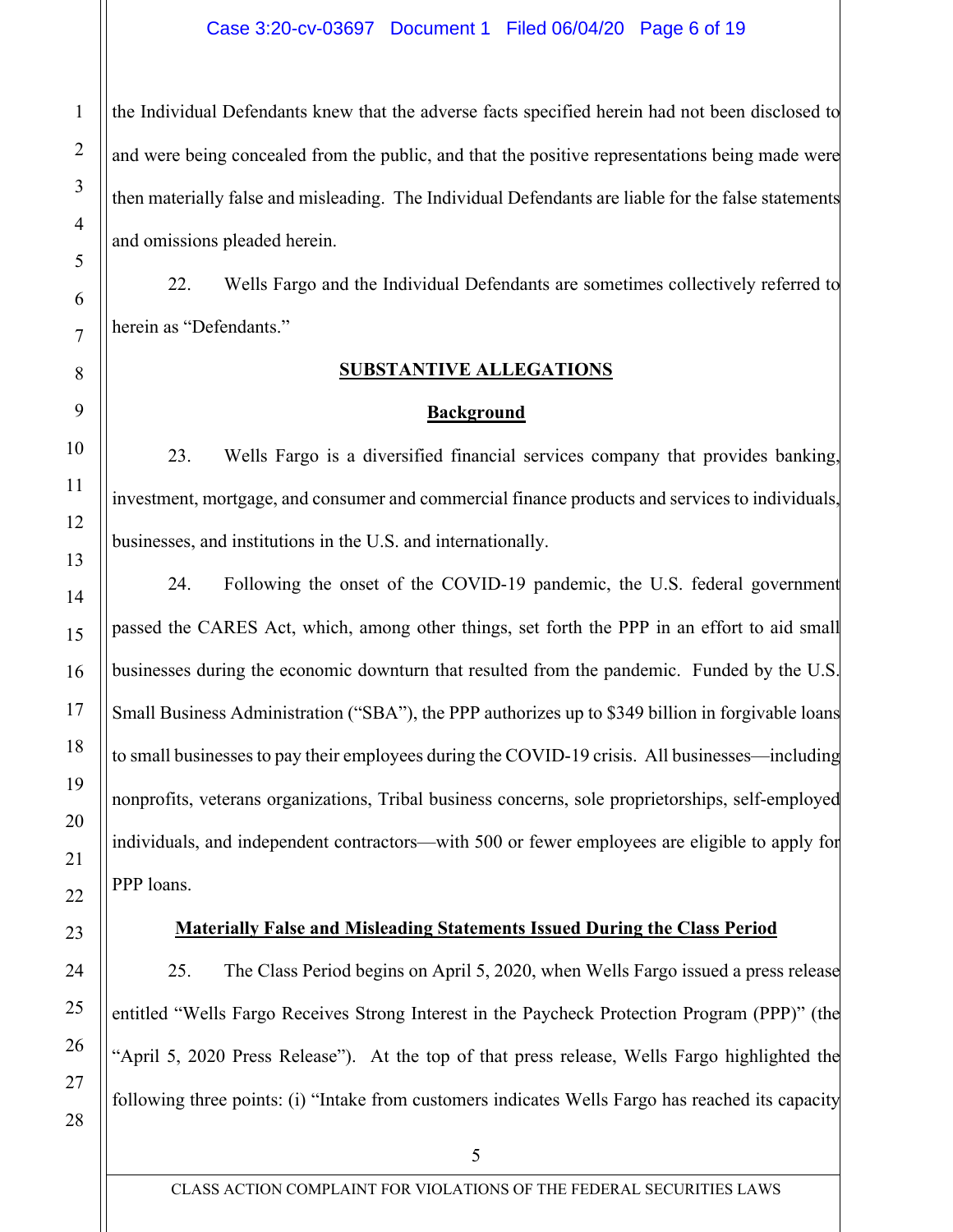of \$10 billion to lend under the PPP"; (ii) "Will focus lending to nonprofits and small businesses with fewer than 50 employees"; and (iii) "Will give fees received under program to nonprofits focused on small business."

26. In the body of the April 5, 2020 Press Release, Defendants represented that "Wells Fargo . . . is targeting to distribute a total of \$10 billion to small business customers under the requirements of the PPP and will focus on serving two segments of its customer population: nonprofits and small businesses with fewer than 50 employees"; that "[t]he company has received forms from customers expressing interest in the PPP that it expects will fill the company's capacity to lend under the program, as it continues to operate under existing asset cap limitations"; that "fees generated through the program will be distributed as charitable grants to nonprofits that support small businesses, which is a focus of Wells Fargo's philanthropic efforts"; and that "Wells Fargo will review all expressions of interest submitted by customers via [its] online form through April 5 and provide them with updates in the coming days."

27. The April 5, 2020 Press Release also quoted Defendant Scharf, who touted, in relevant part, that "[s]ince the beginning of this health crisis, Wells Fargo has provided substantial credit and liquidity to [its] customers to help them weather these uncertain times"; that, "[i]n the month of March alone, [Defendants] extended nearly \$70 billion in new and increased commitments and outstanding loans to customers including consumers, small businesses, and companies in the US"; and that Defendants "are focusing [their] efforts under the [PPP]" on "small businesses with fewer than 50 employees and nonprofits [that] often have fewer resources."

28. With specific respect to Wells Fargo's regulatory compliance, Defendant Scharf assured investors that "[s]ince [he] arrived at the company, [he] ha[s] been clear that [Defendants] will direct all resources necessary to do the work required by . . . regulators and [Defendants] are in the process of doing so."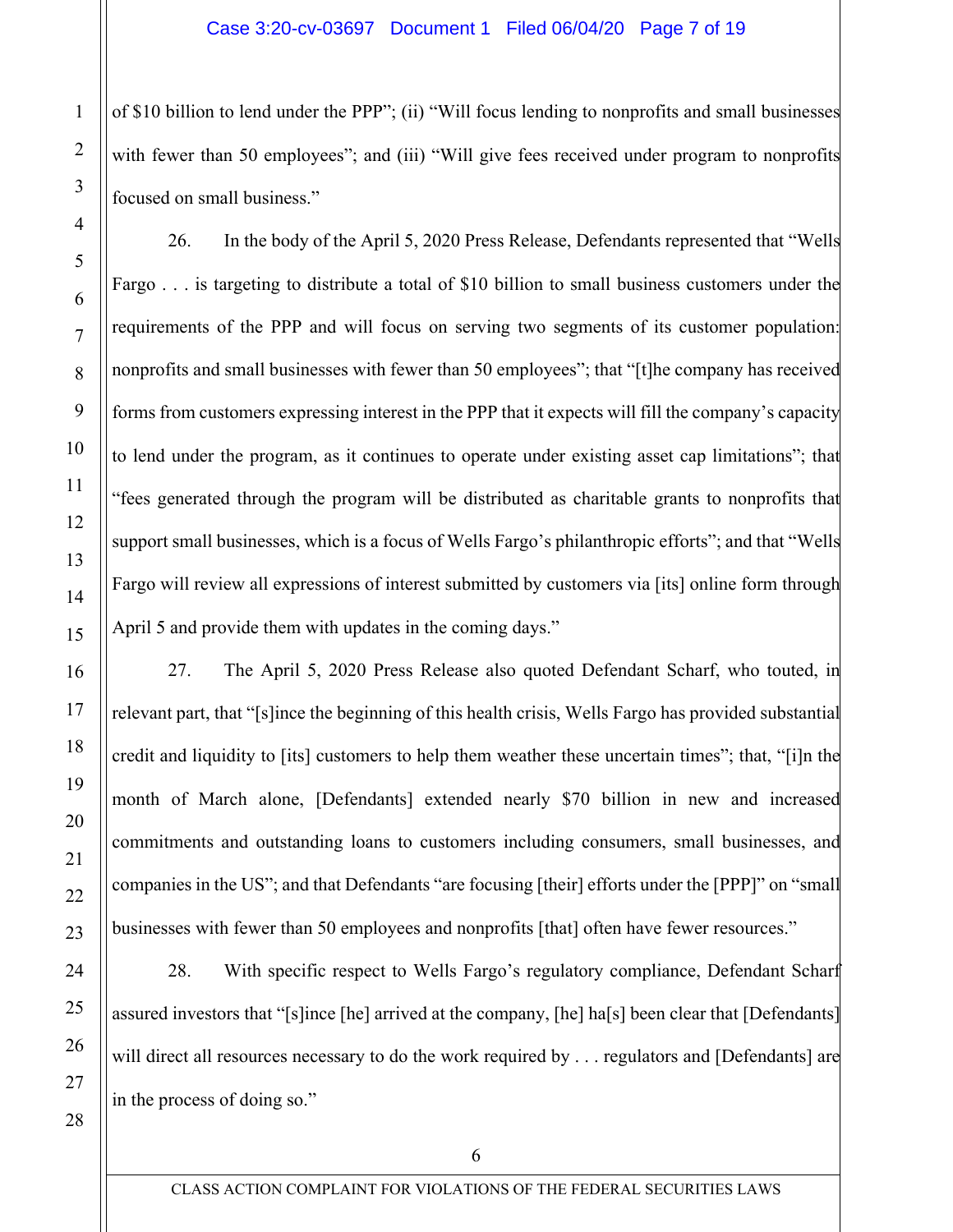29. On April 8, 2020, the Federal Reserve announced that it would allow Wells Fargo to exceed the asset cap that it had imposed on the Company in 2018. The asset cap had been imposed under a consent order after revelations that the Company had opened millions of accounts in customers' names without their permission. The Federal Reserve's permission to exceed the asset cap would allow Wells Fargo to make additional small business loans as part of the PPP.

30. That same day, Wells Fargo issued a press release entitled "Wells Fargo to Expand Participation in the Paycheck Protection Program (PPP)" (the "April 8, 2020 Press Release"). That press release touted, in relevant part, that "beginning immediately, in response to the actions by the Federal Reserve, [Wells Fargo] will expand its participation in the [PPP] and offer loans to a broader set of its small business and nonprofit customers *subject to the terms of the program*" (emphasis added).

31. The April 8, 2020 Press Release also quoted Defendant Scharf, who asserted, in relevant part, that "[w]hile [Defendants] are pleased to be able to help more small businesses through the [PPP], [they] note that the Federal Reserve's action does not – and should not – in any way relieve [Defendants] of [their] obligations under the consent order"; that he has "said consistently since arriving at Wells Fargo that management has the responsibility to do the work necessary under the consent order"; that "[t]he consent order exists because of deficiencies that have existed at Wells Fargo for years"; that "[t]he work required under the consent order is clear. has been outstanding for too long, and is a prerequisite for consideration of the asset cap being lifted"; that "work on [Defendants'] consent orders is [their] top priority and [they] are devoting all necessary resources"; and that "[u]ntil [their] work is completed to the Federal Reserve's satisfaction, [Defendants] will continue to actively make decisions on how to allocate [their] balance sheet to support the needs of [their] customers under the existing asset cap." All the foregoing plainly signaled to investors that, in light of prior violations by the Company,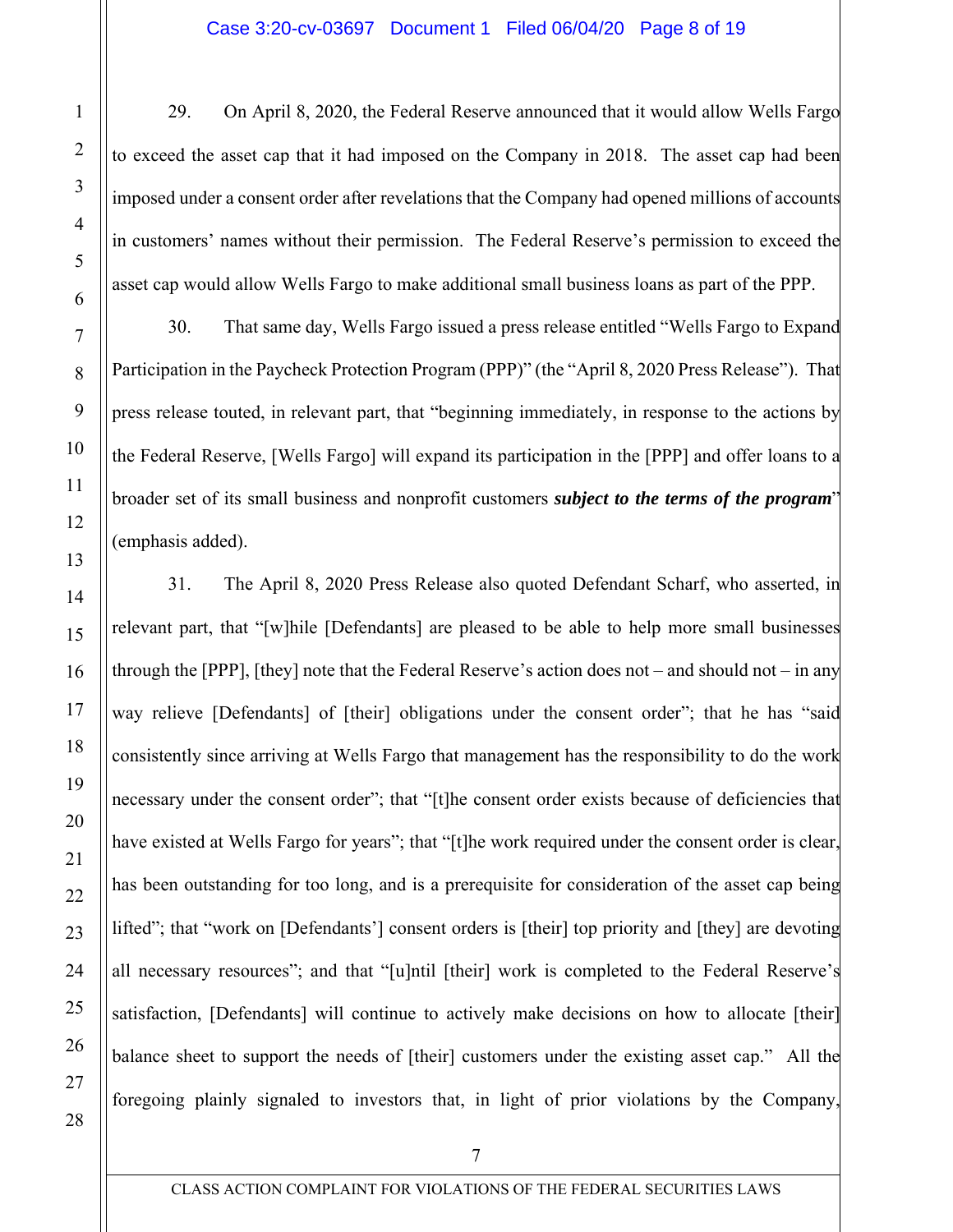### Case 3:20-cv-03697 Document 1 Filed 06/04/20 Page 9 of 19

Defendants were taking their remediation efforts to comply with relevant regulatory requirements seriously, and that Defendants were actively ensuring the future compliance of the Company with all necessary requirements.

32. On April 14, 2020, Wells Fargo hosted an earnings call with investors and analysts to discuss the Company's performance in the first quarter of 2020. On the call, Defendant Scharf touted, in relevant part, that Defendants "extended [their] participation in the PPP program and hope to provide significant relief to [their] small business customers"; that Defendants "are quickly ramping up [their] processing capacity to respond to the significant demand [they]'ve seen"; that, "[t]hrough April 10, [they]'ve received more than  $370,000$ ... indications of interest from [their] customers"; and that Defendants "are working with industry groups and the US Treasury in preparation to distribute millions of economic impact payments to Americans as quickly as possible."

33. The statements referenced in ¶¶ 25-28 and 30-32 were materially false and misleading because Defendants made false and/or misleading statements, as well as failed to disclose material adverse facts about the Company's business, operational and compliance policies. Specifically, Defendants made false and/or misleading statements and/or failed to disclose that: (i) Wells Fargo planned to, and did, improperly allocate government-backed loans under the PPP, and/or had inadequate controls in place to prevent such misallocation; (ii) the foregoing foreseeably increased the Company's litigation risk with respect to PPP allocation, as well as increased regulatory scrutiny and/or potential enforcement actions; and (iii) as a result, the Company's public statements were materially false and misleading at all relevant times.

### **The Truth Begins to Emerge**

34. On April 19, 2020, after at least one lawsuit was filed against the Company, reports emerged that Wells Fargo unfairly allocated government-backed loans under the PPP. For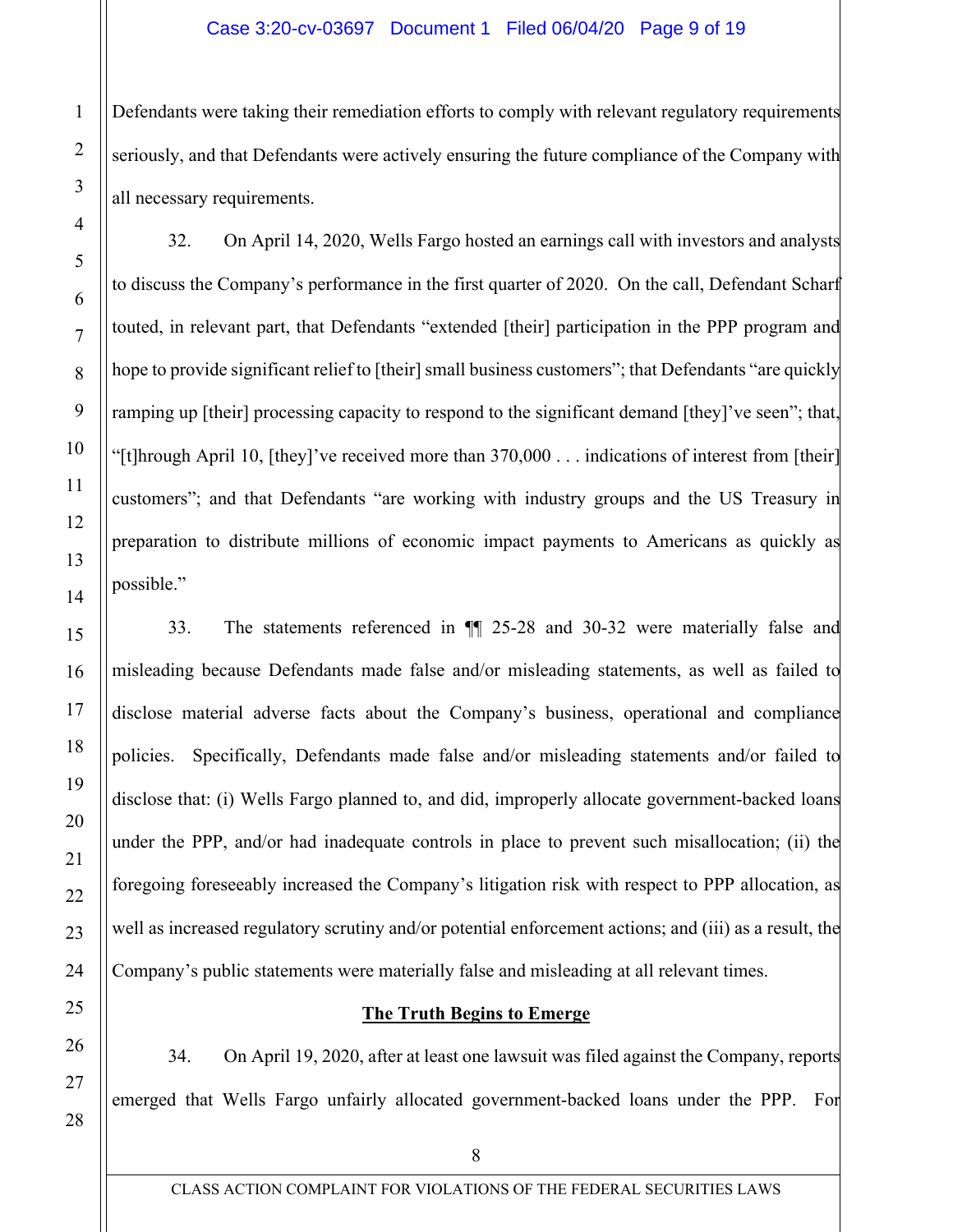example, *USA Today* reported that "[t]he lawsuit filed on behalf of small business owners on Sunday alleges that Wells Fargo unfairly prioritized businesses seeking large loan amounts, while the government's small business agency has said that PPP loan applications would be processed on a first-come, first-served basis." The article continued by noting that, according to the lawsuit, "[t]he move by Wells Fargo meant that the bank would receive millions more dollars in processing fees," and, "[m]aking matters worse, Wells Fargo concealed from the public that it was reshuffling the PPP applications it received and prioritizing the applications that would make the bank the most money."

35. *Class Actions Reporter*, a daily e-newsletter dedicated to reporting on class actions,

also discussed the lawsuit, and cited prior statements by Wells Fargo, noting that the Company's

conduct may have violated the CARES Act:

The complaint quotes the text of the bill as saying, "[T]he Administrator should issue guidance to lenders and agents to ensure that the processing and disbursement of covered loans prioritizes small business concerns and entities in the underserved and rural markets, including veterans and members of the military community, small business concerns owned and controlled by socially economically disadvantaged individuals…, women, and business in operation for less than 2 years."

Wells Fargo claimed to back this priority. The complaint quotes its CEO as saying, "While all businesses have been impacted by this crisis, small businesses with fewer than 50 employees and nonprofits often have fewer resources. Therefore, we are focusing our efforts under the Paycheck Protection Program on these groups."

However, the complaint alleges that this was not how Wells Fargo handled the applications it received: "Wells Fargo prioritized and front-loaded applications with higher loan amounts. This shown by comparing data from loans processed between April 3, 2020 (when the PPP started) and April 13th and April 16th (when the program ran out of money)."

According to the complaint, Wells Fargo did this because it earned higher fees on those loans.

Wells Fargo's words matters, the complaint says, because small businesses were entitled to apply only for one loan. If they applied with one bank, they could not then submit another application with another. Had they known that Wells Fargo would prioritize larger businesses, they would have applied with a different lender.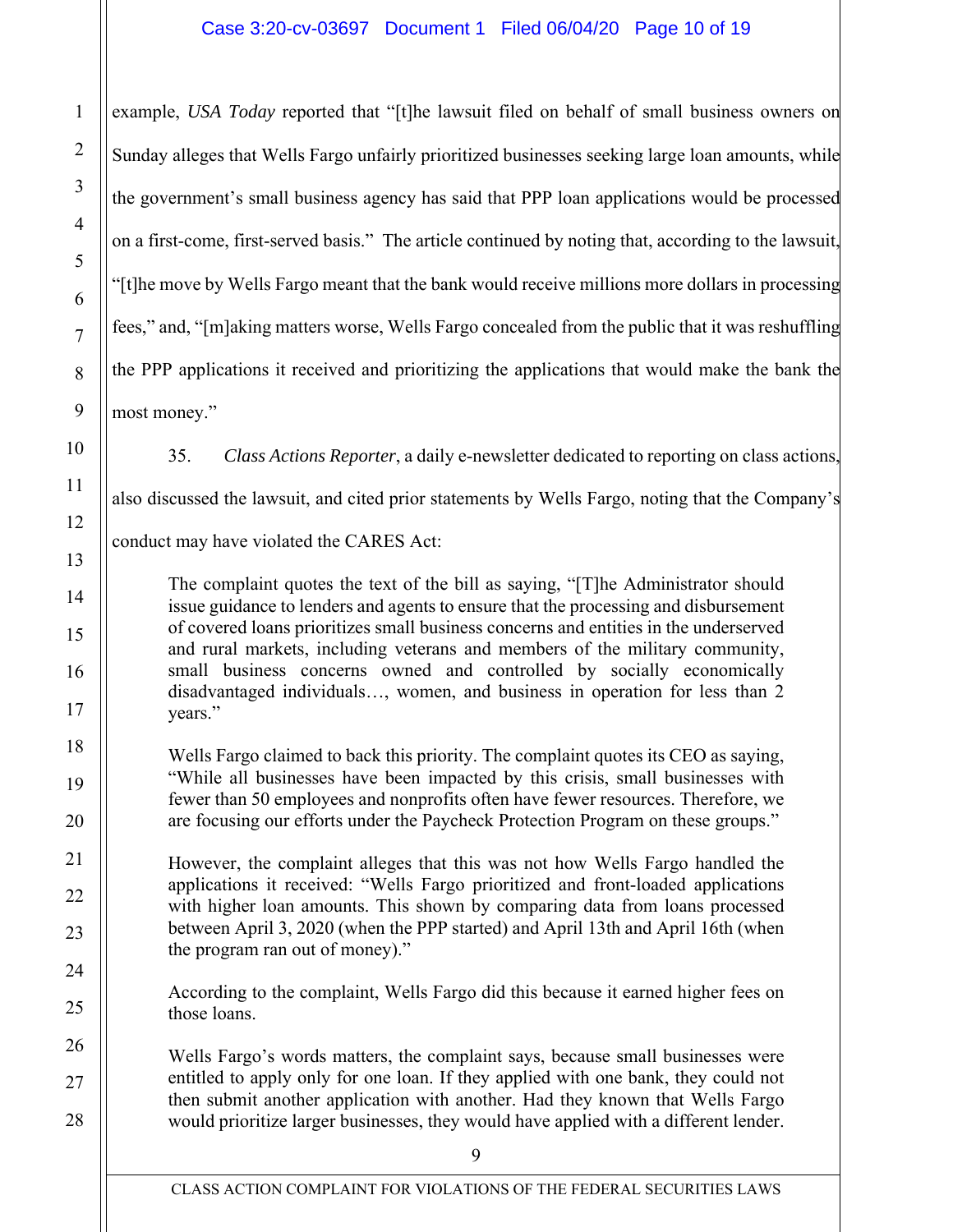36. Following this news, Wells Fargo's stock price fell more than 5% over two trading days to close at \$26.84 per share on April 21, 2020.

37. Finally, on May 5, 2020, Wells Fargo filed a quarterly report on Form 10-Q with the SEC, reporting the Company's financial and operating results for the first quarter of its fiscal year 2020. In addition to noting that "[p]laintiffs have filed putative class actions in state and federal court in Texas, California, and Colorado against the Company," which seek "damages and injunctive relief related to the Company's offering of [PPP] loans under the [CARES] Act," the quarterly report disclosed that "*[t]he Company has also received formal and informal inquiries from federal and state governmental agencies regarding its offering of PPP loans*" (emphasis added).

38. Following this news, Wells Fargo's stock price fell by more than 6% over two trading days from its closing price on May 4, 2020, closing at \$25.61 per share on May 6, 2020.

39. As a result of Defendants' wrongful acts and omissions, and the precipitous decline in the market value of the Company's securities, Plaintiff and other Class members have suffered significant losses and damages.

# **PLAINTIFF'S CLASS ACTION ALLEGATIONS**

40. Plaintiff brings this action as a class action pursuant to Federal Rule of Civil Procedure 23(a) and (b)(3) on behalf of a Class, consisting of all those who purchased or otherwise acquired Wells Fargo securities during the Class Period (the "Class"); and were damaged upon the revelation of the alleged corrective disclosures. Excluded from the Class are Defendants herein, the officers and directors of the Company, at all relevant times, members of their immediate families and their legal representatives, heirs, successors or assigns and any entity in which Defendants have or had a controlling interest.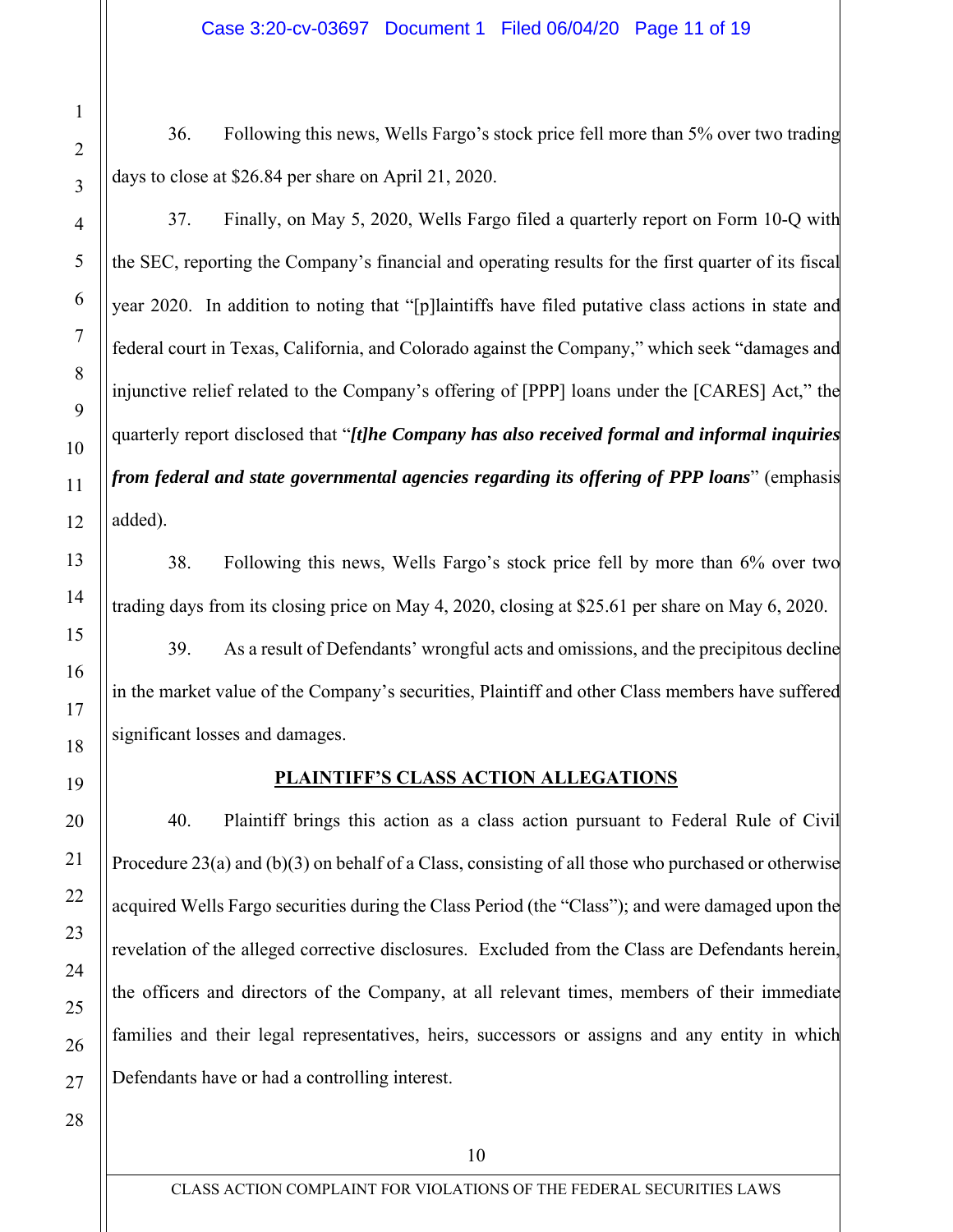### Case 3:20-cv-03697 Document 1 Filed 06/04/20 Page 12 of 19

41. The members of the Class are so numerous that joinder of all members is impracticable. Throughout the Class Period, Wells Fargo securities were actively traded on the NYSE. While the exact number of Class members is unknown to Plaintiff at this time and can be ascertained only through appropriate discovery, Plaintiff believes that there are hundreds or thousands of members in the proposed Class. Record owners and other members of the Class may be identified from records maintained by Wells Fargo or its transfer agent and may be notified of the pendency of this action by mail, using the form of notice similar to that customarily used in securities class actions.

42. Plaintiff's claims are typical of the claims of the members of the Class as all members of the Class are similarly affected by Defendants' wrongful conduct in violation of federal law that is complained of herein.

43. Plaintiff will fairly and adequately protect the interests of the members of the Class and has retained counsel competent and experienced in class and securities litigation. Plaintiff has no interests antagonistic to or in conflict with those of the Class.

44. Common questions of law and fact exist as to all members of the Class and predominate over any questions solely affecting individual members of the Class. Among the questions of law and fact common to the Class are:

- whether the federal securities laws were violated by Defendants' acts as alleged herein;
- whether statements made by Defendants to the investing public during the Class Period misrepresented material facts about the business, operations and management of Wells Fargo;
- whether the Individual Defendants caused Wells Fargo to issue false and misleading financial statements during the Class Period;
- whether Defendants acted knowingly or recklessly in issuing false and misleading financial statements;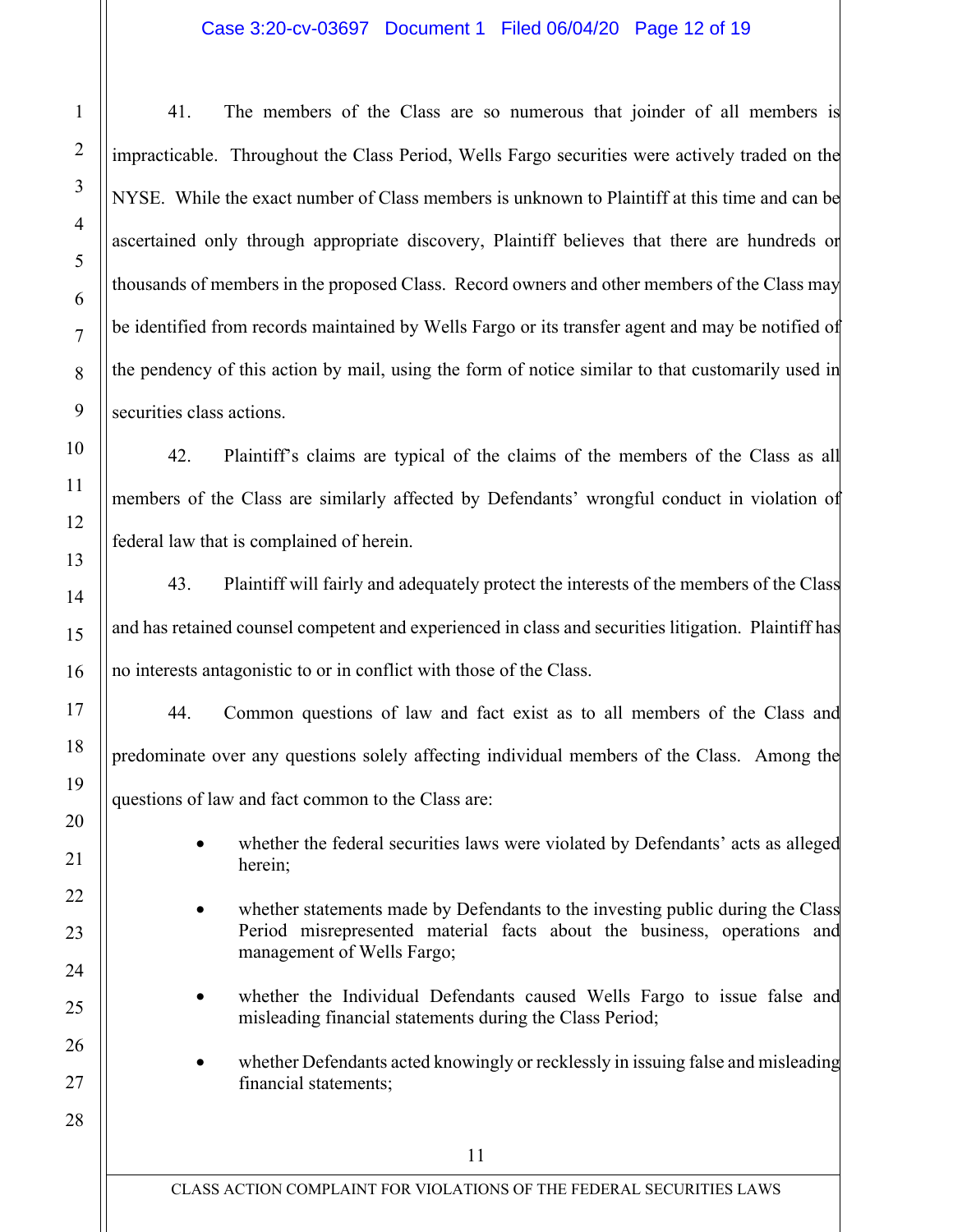|                     | Case 3:20-cv-03697 Document 1 Filed 06/04/20 Page 13 of 19                                                                                                                                                 |  |  |  |  |
|---------------------|------------------------------------------------------------------------------------------------------------------------------------------------------------------------------------------------------------|--|--|--|--|
| 1<br>$\overline{2}$ | whether the prices of Wells Fargo securities during the Class Period were<br>artificially inflated because of the Defendants' conduct complained of herein; and                                            |  |  |  |  |
| 3                   | whether the members of the Class have sustained damages and, if so, what is the<br>proper measure of damages.                                                                                              |  |  |  |  |
| $\overline{4}$<br>5 | 45.<br>A class action is superior to all other available methods for the fair and efficient                                                                                                                |  |  |  |  |
| 6                   | adjudication of this controversy since joinder of all members is impracticable. Furthermore, as the                                                                                                        |  |  |  |  |
| $\overline{7}$      | damages suffered by individual Class members may be relatively small, the expense and burden                                                                                                               |  |  |  |  |
| 8                   | of individual litigation make it impossible for members of the Class to individually redress the                                                                                                           |  |  |  |  |
| 9                   | wrongs done to them. There will be no difficulty in the management of this action as a class action.                                                                                                       |  |  |  |  |
| 10                  | 46.<br>Plaintiff will rely, in part, upon the presumption of reliance established by the fraud-                                                                                                            |  |  |  |  |
| 11                  | on-the-market doctrine in that:                                                                                                                                                                            |  |  |  |  |
| 12<br>13            | Defendants made public misrepresentations or failed to disclose material facts<br>during the Class Period;                                                                                                 |  |  |  |  |
| 14                  | the omissions and misrepresentations were material;                                                                                                                                                        |  |  |  |  |
| 15<br>16            | Wells Fargo securities are traded in an efficient market;                                                                                                                                                  |  |  |  |  |
| 17                  | the Company's shares were liquid and traded with moderate to heavy volume<br>during the Class Period;                                                                                                      |  |  |  |  |
| 18<br>19            | the Company traded on the NYSE and was covered by multiple analysts;                                                                                                                                       |  |  |  |  |
| 20                  | the misrepresentations and omissions alleged would tend to induce a reasonable<br>investor to misjudge the value of the Company's securities; and                                                          |  |  |  |  |
| 21                  | Plaintiff and members of the Class purchased, acquired and/or sold Wells Fargo                                                                                                                             |  |  |  |  |
| 22<br>23            | securities between the time the Defendants failed to disclose or misrepresented<br>material facts and the time the true facts were disclosed, without knowledge of<br>the omitted or misrepresented facts. |  |  |  |  |
| 24                  | 47.<br>Based upon the foregoing, Plaintiff and the members of the Class are entitled to a                                                                                                                  |  |  |  |  |
| 25                  | presumption of reliance upon the integrity of the market.                                                                                                                                                  |  |  |  |  |
| 26                  | 48.<br>Alternatively, Plaintiff and the members of the Class are entitled to the presumption                                                                                                               |  |  |  |  |
| 27                  |                                                                                                                                                                                                            |  |  |  |  |
| 28                  | of reliance established by the Supreme Court in Affiliated Ute Citizens of the State of Utah v.                                                                                                            |  |  |  |  |
|                     | 12                                                                                                                                                                                                         |  |  |  |  |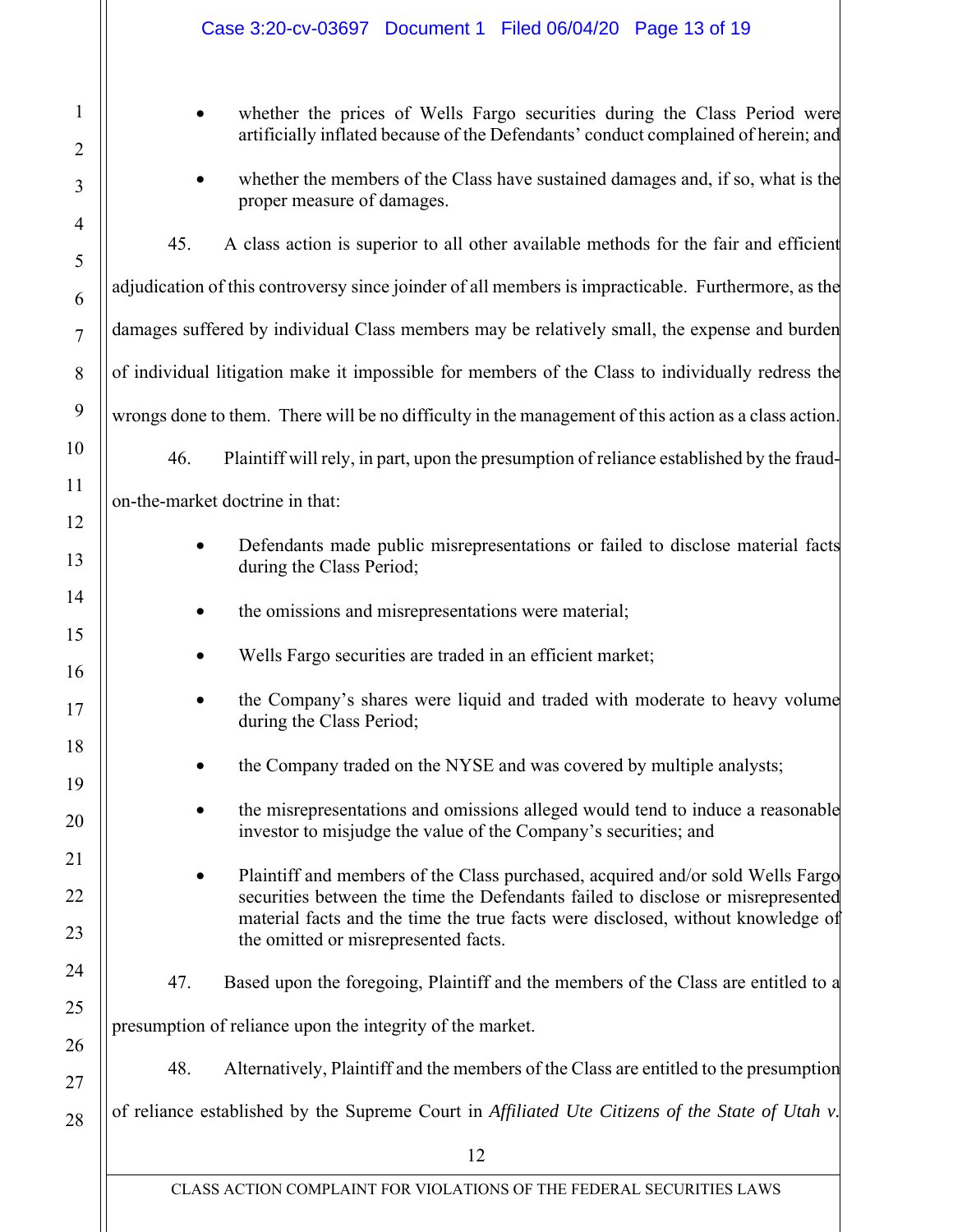*United States*, 406 U.S. 128, 92 S. Ct. 2430 (1972), as Defendants omitted material information in their Class Period statements in violation of a duty to disclose such information, as detailed above.

## **COUNT I**

# **(Violations of Section 10(b) of the Exchange Act and Rule 10b-5 Promulgated Thereunder Against All Defendants)**

49. Plaintiff repeats and re-alleges each and every allegation contained above as if fully set forth herein.

50. This Count is asserted against Defendants and is based upon Section 10(b) of the Exchange Act, 15 U.S.C. § 78j(b), and Rule 10b-5 promulgated thereunder by the SEC.

51. During the Class Period, Defendants engaged in a plan, scheme, conspiracy and course of conduct, pursuant to which they knowingly or recklessly engaged in acts, transactions, practices and courses of business which operated as a fraud and deceit upon Plaintiff and the other members of the Class; made various untrue statements of material facts and omitted to state material facts necessary in order to make the statements made, in light of the circumstances under which they were made, not misleading; and employed devices, schemes and artifices to defraud in connection with the purchase and sale of securities. Such scheme was intended to, and, throughout the Class Period, did: (i) deceive the investing public, including Plaintiff and other Class members, as alleged herein; (ii) artificially inflate and maintain the market price of Wells Fargo securities; and (iii) cause Plaintiff and other members of the Class to purchase or otherwise acquire Wells Fargo securities and options at artificially inflated prices. In furtherance of this unlawful scheme, plan and course of conduct, Defendants, and each of them, took the actions set forth herein.

52. Pursuant to the above plan, scheme, conspiracy and course of conduct, each of the Defendants participated directly or indirectly in the preparation and/or issuance of the quarterly and annual reports, SEC filings, press releases and other statements and documents described above, including statements made to securities analysts and the media that were designed to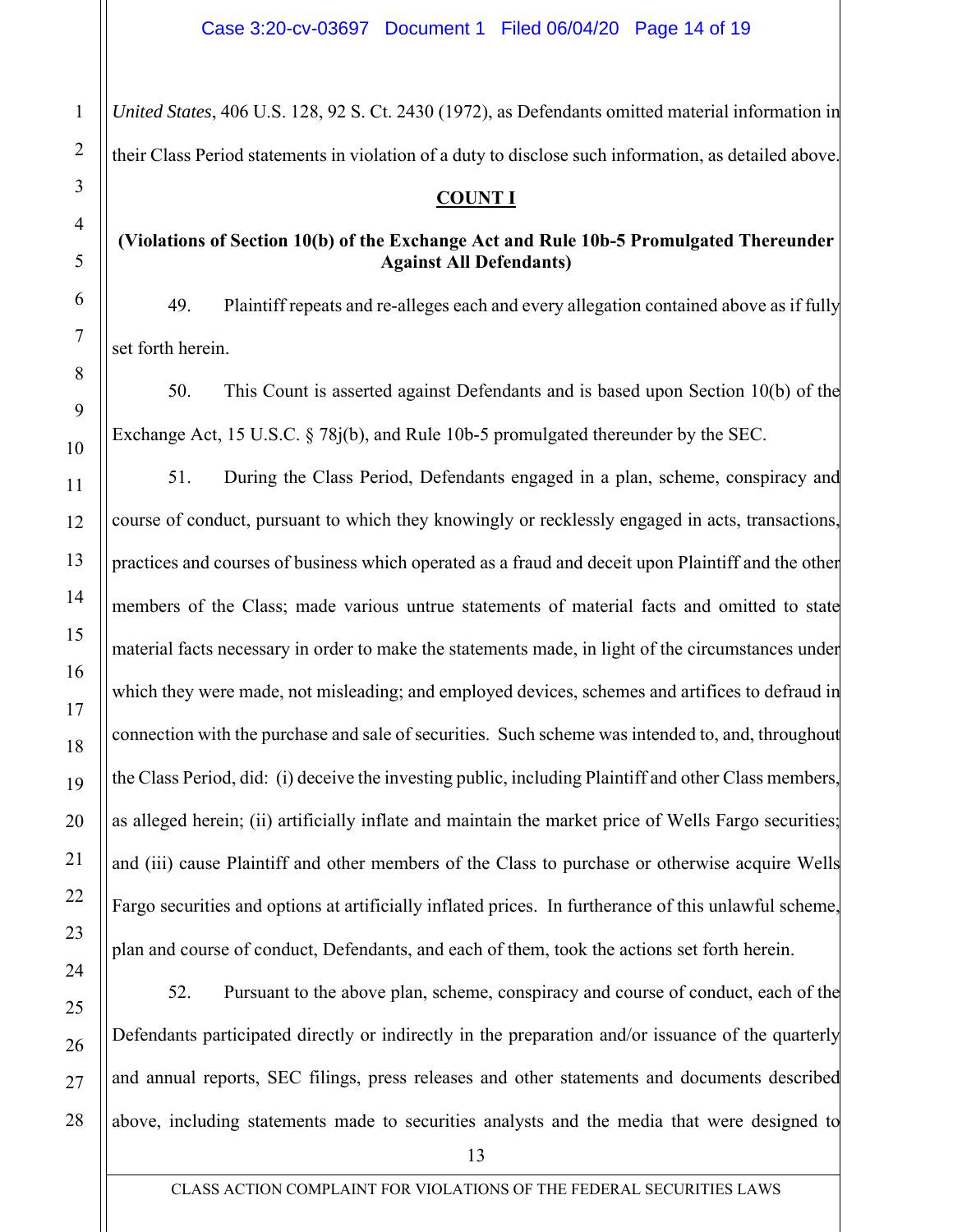influence the market for Wells Fargo securities. Such reports, filings, releases and statements were materially false and misleading in that they failed to disclose material adverse information and misrepresented the truth about Wells Fargo's finances and business prospects.

53. By virtue of their positions at Wells Fargo, Defendants had actual knowledge of the materially false and misleading statements and material omissions alleged herein and intended thereby to deceive Plaintiff and the other members of the Class, or, in the alternative, Defendants acted with reckless disregard for the truth in that they failed or refused to ascertain and disclose such facts as would reveal the materially false and misleading nature of the statements made, although such facts were readily available to Defendants. Said acts and omissions of Defendants were committed willfully or with reckless disregard for the truth. In addition, each Defendant knew or recklessly disregarded that material facts were being misrepresented or omitted as described above.

54. Information showing that Defendants acted knowingly or with reckless disregard for the truth is peculiarly within Defendants' knowledge and control. As the senior managers and/or directors of Wells Fargo, the Individual Defendants had knowledge of the details of Wells Fargo's internal affairs.

55. The Individual Defendants are liable both directly and indirectly for the wrongs complained of herein. Because of their positions of control and authority, the Individual Defendants were able to and did, directly or indirectly, control the content of the statements of Wells Fargo. As officers and/or directors of a publicly-held company, the Individual Defendants had a duty to disseminate timely, accurate, and truthful information with respect to Wells Fargo's businesses, operations, future financial condition and future prospects. As a result of the dissemination of the aforementioned false and misleading reports, releases and public statements, the market price of Wells Fargo securities was artificially inflated throughout the Class Period. In

14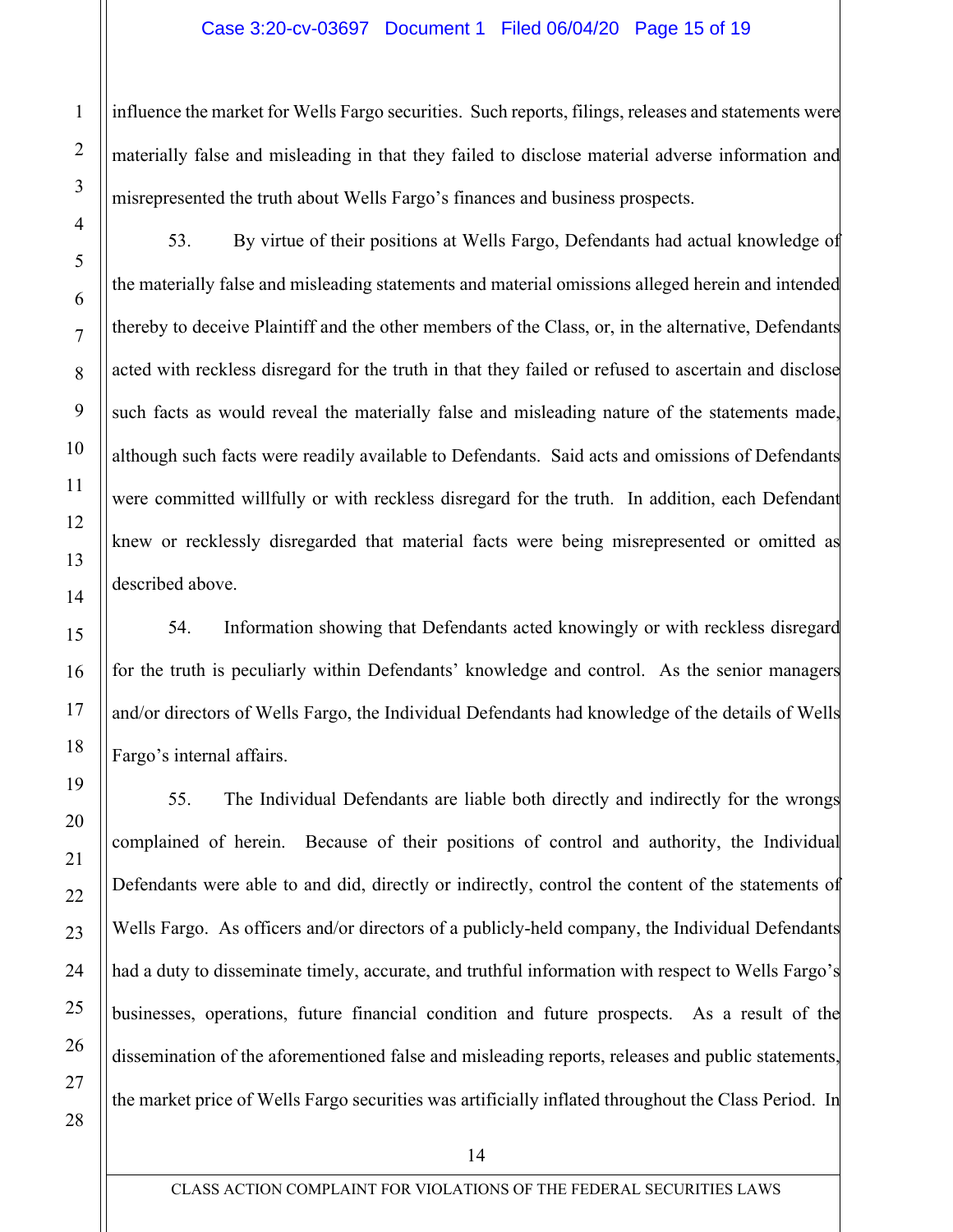ignorance of the adverse facts concerning Wells Fargo's business and financial condition which were concealed by Defendants, Plaintiff and the other members of the Class purchased or otherwise acquired Wells Fargo securities at artificially inflated prices and relied upon the price of the securities, the integrity of the market for the securities and/or upon statements disseminated by Defendants, and were damaged thereby.

56. During the Class Period, Wells Fargo securities were traded on an active and efficient market. Plaintiff and the other members of the Class, relying on the materially false and misleading statements described herein, which the Defendants made, issued or caused to be disseminated, or relying upon the integrity of the market, purchased or otherwise acquired shares of Wells Fargo securities at prices artificially inflated by Defendants' wrongful conduct. Had Plaintiff and the other members of the Class known the truth, they would not have purchased or otherwise acquired said securities, or would not have purchased or otherwise acquired them at the inflated prices that were paid. At the time of the purchases and/or acquisitions by Plaintiff and the Class, the true value of Wells Fargo securities was substantially lower than the prices paid by Plaintiff and the other members of the Class. The market price of Wells Fargo securities declined sharply upon public disclosure of the facts alleged herein to the injury of Plaintiff and Class members.

57. By reason of the conduct alleged herein, Defendants knowingly or recklessly, directly or indirectly, have violated Section 10(b) of the Exchange Act and Rule 10b-5 promulgated thereunder.

58. As a direct and proximate result of Defendants' wrongful conduct, Plaintiff and the other members of the Class suffered damages in connection with their respective purchases, acquisitions and sales of the Company's securities during the Class Period, upon the disclosure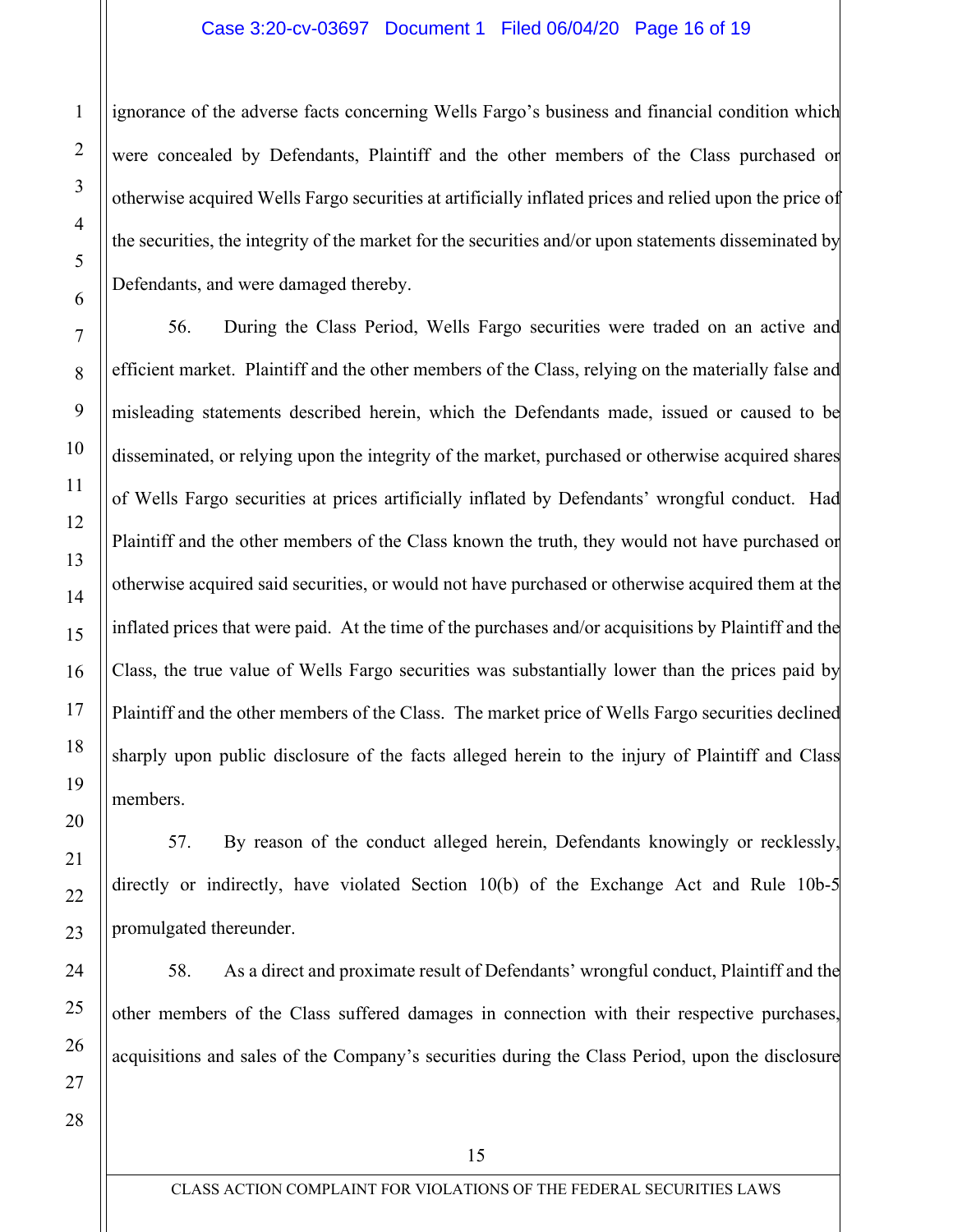that the Company had been disseminating misrepresented financial statements to the investing public.

### **COUNT II**

## **(Violations of Section 20(a) of the Exchange Act Against The Individual Defendants)**

59. Plaintiff repeats and re-alleges each and every allegation contained in the foregoing paragraphs as if fully set forth herein.

60. During the Class Period, the Individual Defendants participated in the operation and management of Wells Fargo, and conducted and participated, directly and indirectly, in the conduct of Wells Fargo's business affairs. Because of their senior positions, they knew the adverse non-public information about Wells Fargo's misstatement of income and expenses and false financial statements.

61. As officers and/or directors of a publicly owned company, the Individual Defendants had a duty to disseminate accurate and truthful information with respect to Wells Fargo's financial condition and results of operations, and to correct promptly any public statements issued by Wells Fargo which had become materially false or misleading.

62. Because of their positions of control and authority as senior officers, the Individual Defendants were able to, and did, control the contents of the various reports, press releases and public filings which Wells Fargo disseminated in the marketplace during the Class Period concerning Wells Fargo's results of operations. Throughout the Class Period, the Individual Defendants exercised their power and authority to cause Wells Fargo to engage in the wrongful acts complained of herein. The Individual Defendants therefore, were "controlling persons" of Wells Fargo within the meaning of Section 20(a) of the Exchange Act. In this capacity, they participated in the unlawful conduct alleged which artificially inflated the market price of Wells Fargo securities.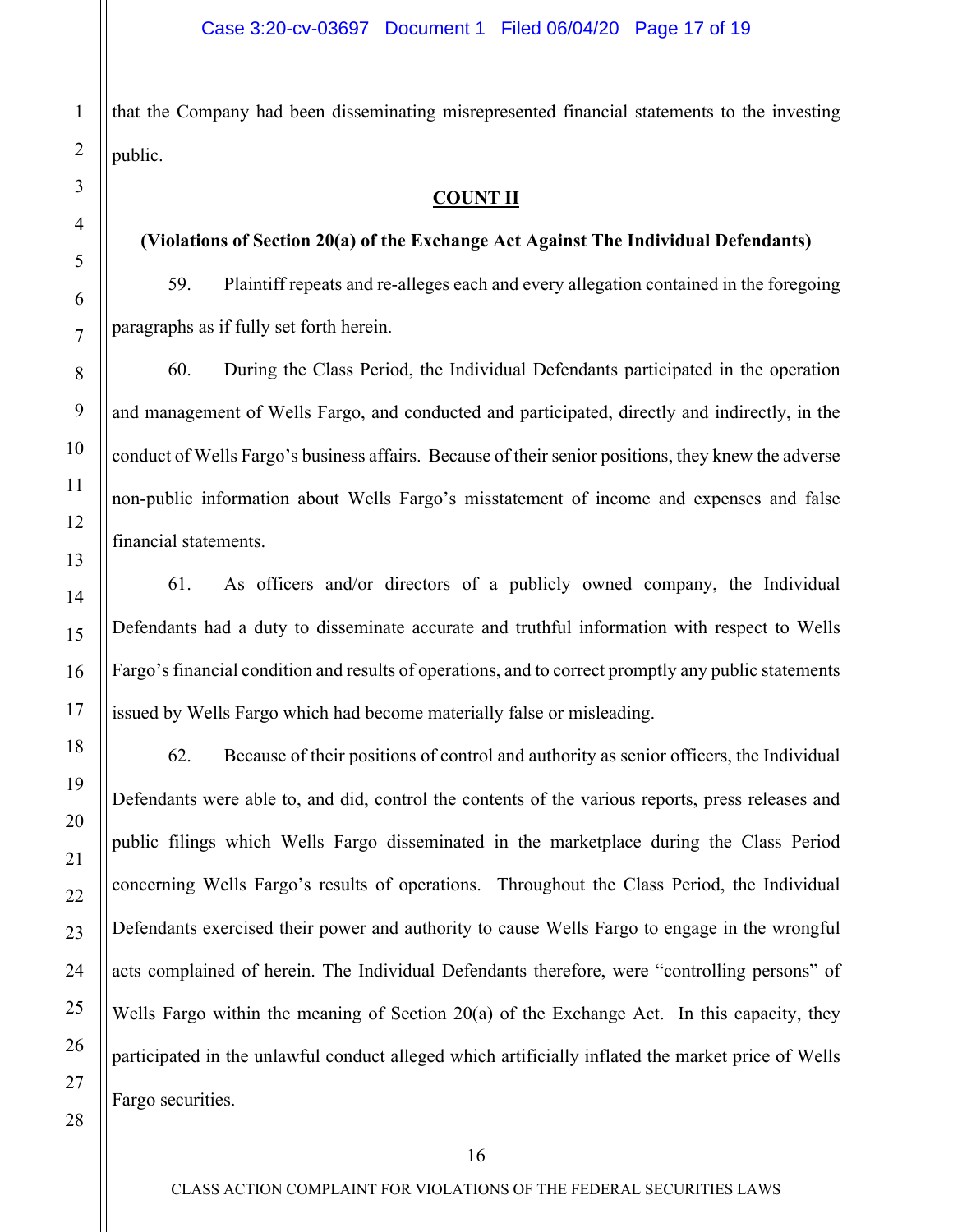63. Each of the Individual Defendants, therefore, acted as a controlling person of Wells Fargo. By reason of their senior management positions and/or being directors of Wells Fargo, each of the Individual Defendants had the power to direct the actions of, and exercised the same to cause, Wells Fargo to engage in the unlawful acts and conduct complained of herein. Each of the Individual Defendants exercised control over the general operations of Wells Fargo and possessed the power to control the specific activities which comprise the primary violations about which Plaintiff and the other members of the Class complain.

64. By reason of the above conduct, the Individual Defendants are liable pursuant to Section 20(a) of the Exchange Act for the violations committed by Wells Fargo.

## **PRAYER FOR RELIEF**

**WHEREFORE**, Plaintiff demands judgment against Defendants as follows:

A. Determining that the instant action may be maintained as a class action under Rule 23 of the Federal Rules of Civil Procedure, and certifying Plaintiff as the Class representative;

B. Requiring Defendants to pay damages sustained by Plaintiff and the Class by reason of the acts and transactions alleged herein;

C. Awarding Plaintiff and the other members of the Class prejudgment and postjudgment interest, as well as their reasonable attorneys' fees, expert fees and other costs; and

D. Awarding such other and further relief as this Court may deem just and proper.

# **DEMAND FOR TRIAL BY JURY**

Plaintiff hereby demands a trial by jury.

Dated: June 4, 2020

Respectfully submitted,

## POMERANTZ LLP

*/s/ Jennifer Pafiti*  Jennifer Pafiti (SBN 282790)